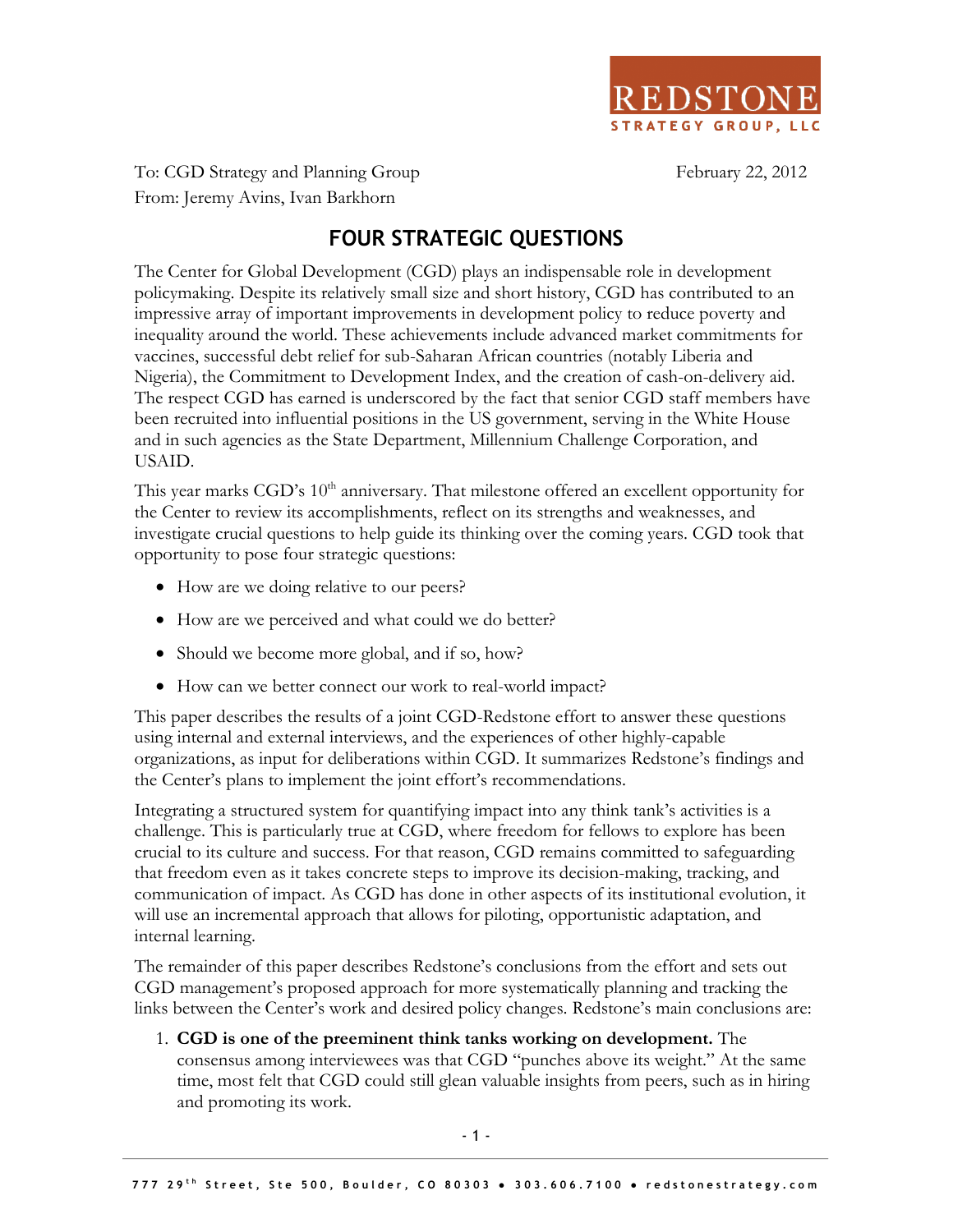

- 2. **CGD is well-perceived on an absolute scale, though it still has room to improve.**  Most importantly, both internal and external interviewees felt CGD could increase its impact by being slightly more formal in defining its intellectual structure and documenting how it pursues its goals within that framework. Section 4 details how CGD intends to do so.
- 3. **CGD's plans for concrete steps to become more global make sense.** CGD will expand its focus on "rich and powerful" US-based institutions and high-income countries in Europe to explicitly include new influential countries and institutions around the world. More tangibly, CGD will open a new office in Europe to enhance its ability to understand and influence European development policymaking while looking actively for opportunities to expand engagement in emerging economies and collaboration with scholars in developing states.
- 4. **CGD will be clearer in conveying to its supporters how it decides on its work programs, and will experiment with new tools to anticipate and track influence and impact.** For example, in response to comments that the reasons behind CGD's choice of topics are not always externally apparent, the Center will better convey its philosophy, clarify why it pursues specific issues, and more explicitly articulate the objectives within each. CGD will also experiment with expected return estimates to assess prospective initiatives and set metrics and targets for its work. Using these tools, CGD will refine its monitoring and evaluation to better shape future investments.

## **1. CGD is one of the preeminent think tanks working on development**

The clear message from over 30 interviews is that CGD can more than hold its own against any comparable organization (see Appendix A in the accompanying appendices for a list of interviewees). Interviewees, both internal and external, were unanimous in their belief that CGD is a premier think tank with few rivals in its area of expertise. External interviewees consistently placed CGD among the top five organizations working to influence development policy. Likewise, most named CGD as one of the top two think tanks working on development (the other varied, with ODI and Peterson both mentioned often). Adjectives like "innovative," "influential," "non-partisan," and "pre-eminent" were commonly used to describe the Center.

Moreover, CGD's specialization is widely seen as an important factor in the Center's influence. As several interviewees noted, CGD's exclusive focus on development allows it to be a "lead player beyond its size." Specifically, its specialization has made it the "target organization" for its space, giving it an edge in attracting attention to its work.

If there is a downside to this influence, it may be that CGD must be extra vigilant in guarding its innovative spirit in the face of ever-increasing recognition. One interviewee noted that CGD has become more "mainstream," which implies not only significant credibility, but also a risk of becoming less innovative. This interviewee also noted that while CGD's perceived "revolving door" with the US Government and closeness to international financial institutions (IFIs) is critical to its impact, the Center should be careful to avoid the impression that any organizations are spared sharp critiques because fellows are thinking about their next job. At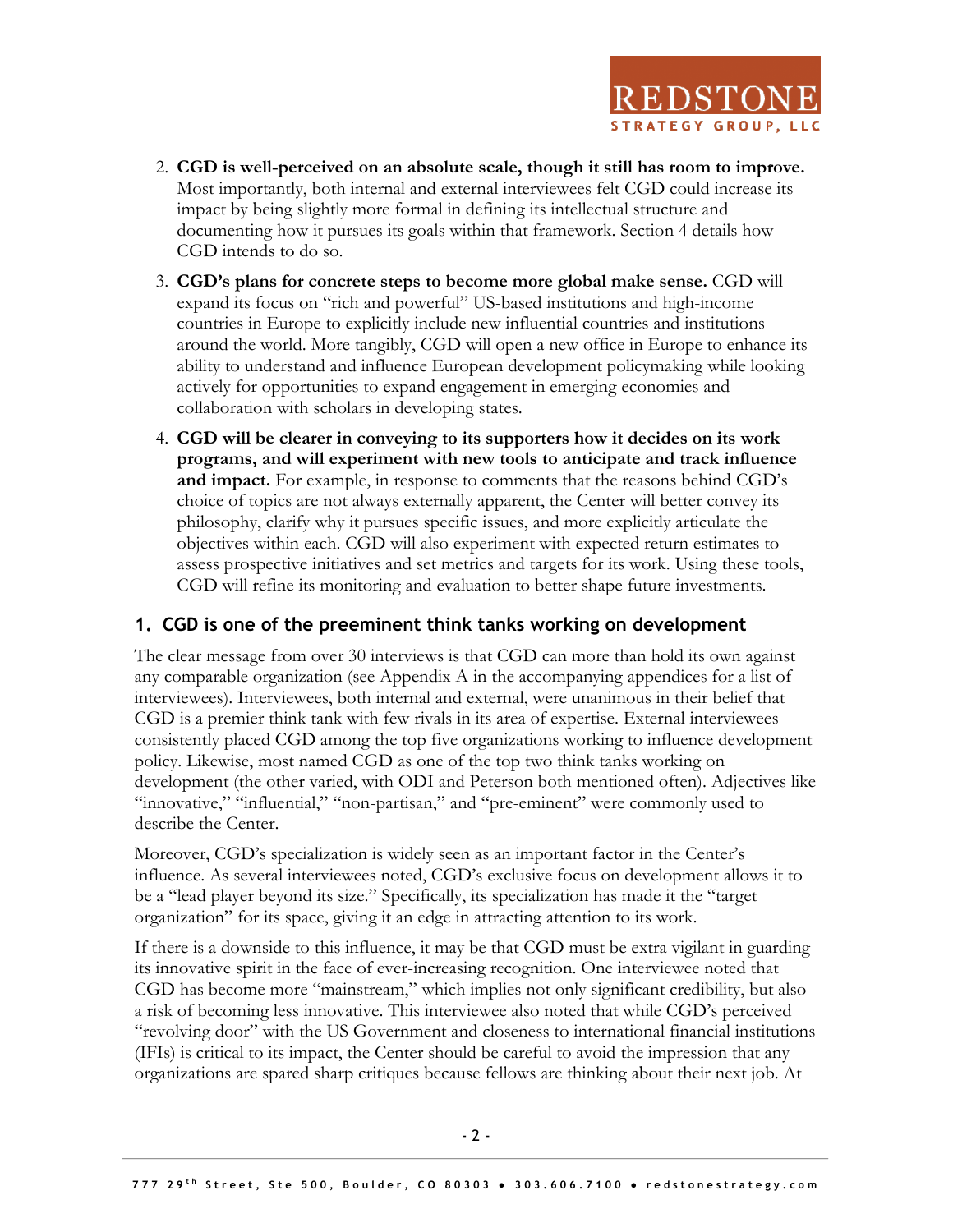

the same time, the interviewee stressed that CGD does some great "cutting-edge" work, and should continue in that vein.

Figure 1 illustrates the results of a question asking those interviewed to indicate the peers from which CGD could learn the most. Again, many were adamant that peers have more to learn from CGD than vice-versa. Even as they noted aspects of other think tanks that could be instructive, they also cited many that would be a mistake for CGD to adopt (e.g., the "civil service-like" bureaucracy of bigger peers).

Nonetheless, as evidenced by the number of overall mentions in Figure 2, most interviewees still identified several prominent peers from which CGD could learn, including Brookings, CSIS, CFR, and Peterson. Many of the reasons for those think tanks' prominence are not relevant to CGD (e.g., their size and focus on traditional hot topics like security and international finance). Still, interviewees suggested these institutions as role models out of the sense that CGD is poised to take its work and impact to the biggest stages. Two ideas from interviewees



that CGD might consider for further investigation include:

- **"Up CGD's game" on hiring** (in the words of one expert). On one hand, interviewees commended (1) CGD's focus on attracting staff that really understand government operations rather than simply the best-known names, and (2) its success as an incubator of future development stars. On the other hand, several also noted that CGD could now solidify its position as the premier development-focused organization in "a saturated DC market" by hiring a few additional high-profile fellows that follow the CGD tradition of active involvement in key policy issues.
- **Stay current in efforts to link CGD's development work to areas that are under wide discussion.** For example, while admiring CGD's willingness to "stay the course" on the long-term issues it traditionally has followed, one interviewee thought pursuing the connection between development and defense might help CGD promote its work. (Note: CGD has already begun work in this area.)

# **2. CGD is well-perceived on an absolute scale, though it still can improve**

Interviewees praised CGD on an absolute scale as well as in relation to its peers. However, three consistent themes emerged – especially from those outside the organization – as suggestions for moving CGD from its current high standing to even greater heights:

More formal intellectual structure and documentation could increase CGD's impact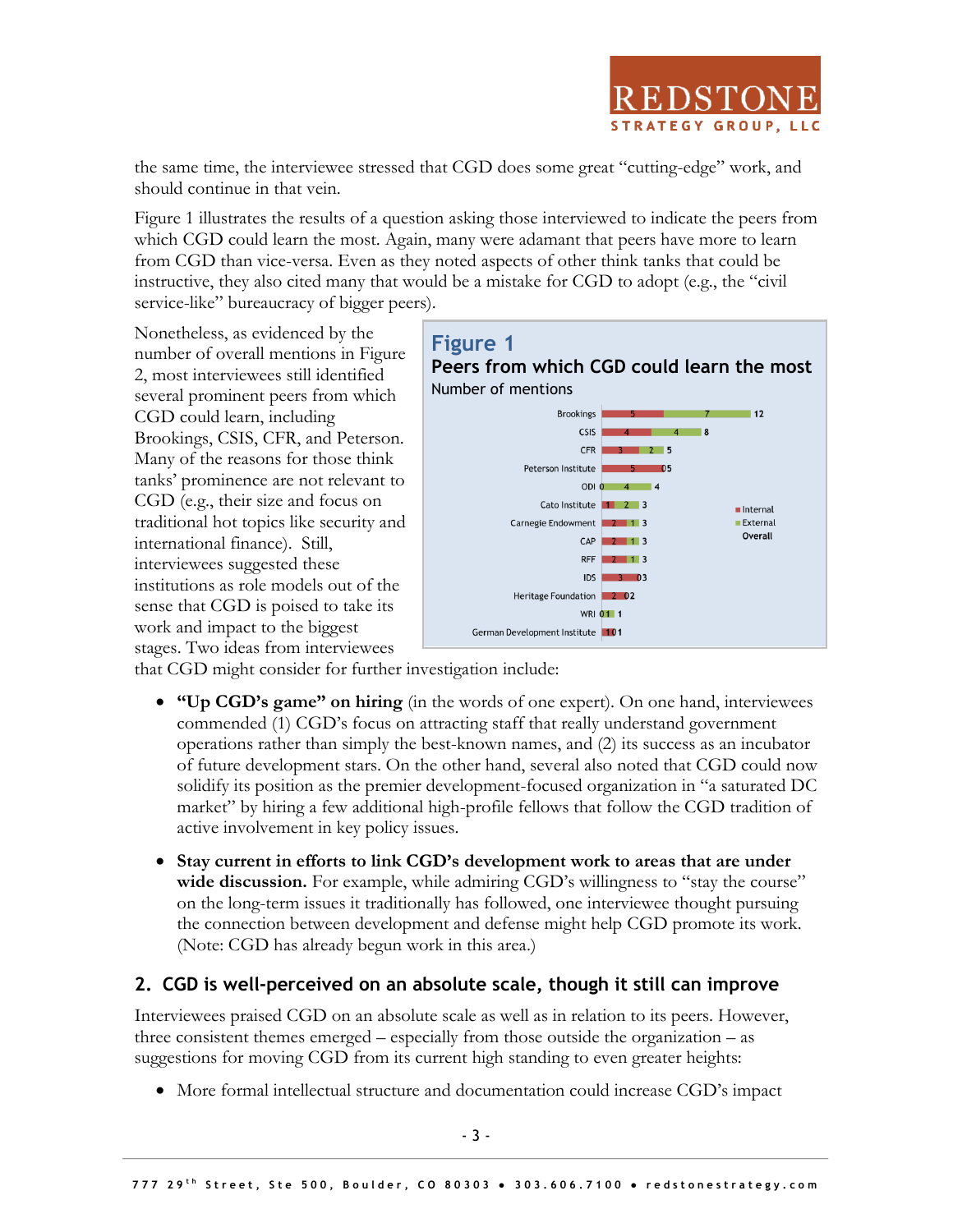

- CGD's substantive focus may be lagging slightly behind emerging trends
- Small changes in CGD's "institutional DNA" could have big benefits

#### **More formal intellectual structure and documentation could increase CGD's impact**

This comment emerged from both internal and external interviewees, with differing intent but similar implications. According to several internal interviewees, CGD's informal monitoring and evaluation (M&E) processes are highly valuable but could be even better with a "light touch" approach toward setting goals and tracking progress. This could involve improving documentation of progress, stating more explicitly the expected balance between work aimed at long-term change and projects focused on short-term impact, and making other changes to assist in allocating staff time and strengthening the case for fundraising.

Outside interviewees' concerns, conversely, centered on the broader question of CGD's overall intellectual framework and goals. Interviewees stressed that CGD has "brilliant people" that produce "brilliant ideas," and letting these staff members exercise significant autonomy is seen as wise. Yet there also seemed to be a shared sense that what CGD *is* and what it does as an *institution* is unclear. They described CGD's work as "eclectic," "quirky and idiosyncratic," and "diffuse." Although these descriptors are not inherently critical, the interviewees noted that CGD can at times seem "shy of strategy" and "all over the map," to the point that its outputs do not always have a "compelling thread."

Both perspectives suggest that CGD might benefit from more explicitly declaring the rationale for its broader goals and resource allocation (including why CGD is *not* working on certain topics), as well as more clearly documenting its strategies and intended impact. Note that this recommendation does not imply that CGD should have "institutional views or positions" on individual issues, but rather that it could be more explicit about its approach to selecting the questions it addresses. Section 4 details CGD's responses.

#### **CGD's substantive focus may be lagging slightly behind emerging trends**

In investigating whether and how to become "truly global," CGD is clearly at or ahead of the curve in the development sector. At the same time, many external interviewees – including some of those most familiar with CGD's mission and work – suggested that the Center consider expanding or otherwise tuning its focus to keep pace with new insights and trends in development. The following are two of the most common recommendations:

 **It would be great to see CGD directly address the "systemic" issues likely to dominate the development discourse going forward,** rather than focusing primarily on the "sectoral" work at which it has excelled in the past decade. The underlying idea is that CGD should maintain its reputation for leading intellectual evolution in the development sphere. A few interviewees noted that systemic issues like equitable and sustainable growth, employment, vulnerability to exogenous shocks, and effective governance are growing in prominence in development circles, perhaps at the expense of more specific areas such as trade, health, and migration. As a result, they suggest that CGD should have views on these emerging issues (or should be clear why it does not).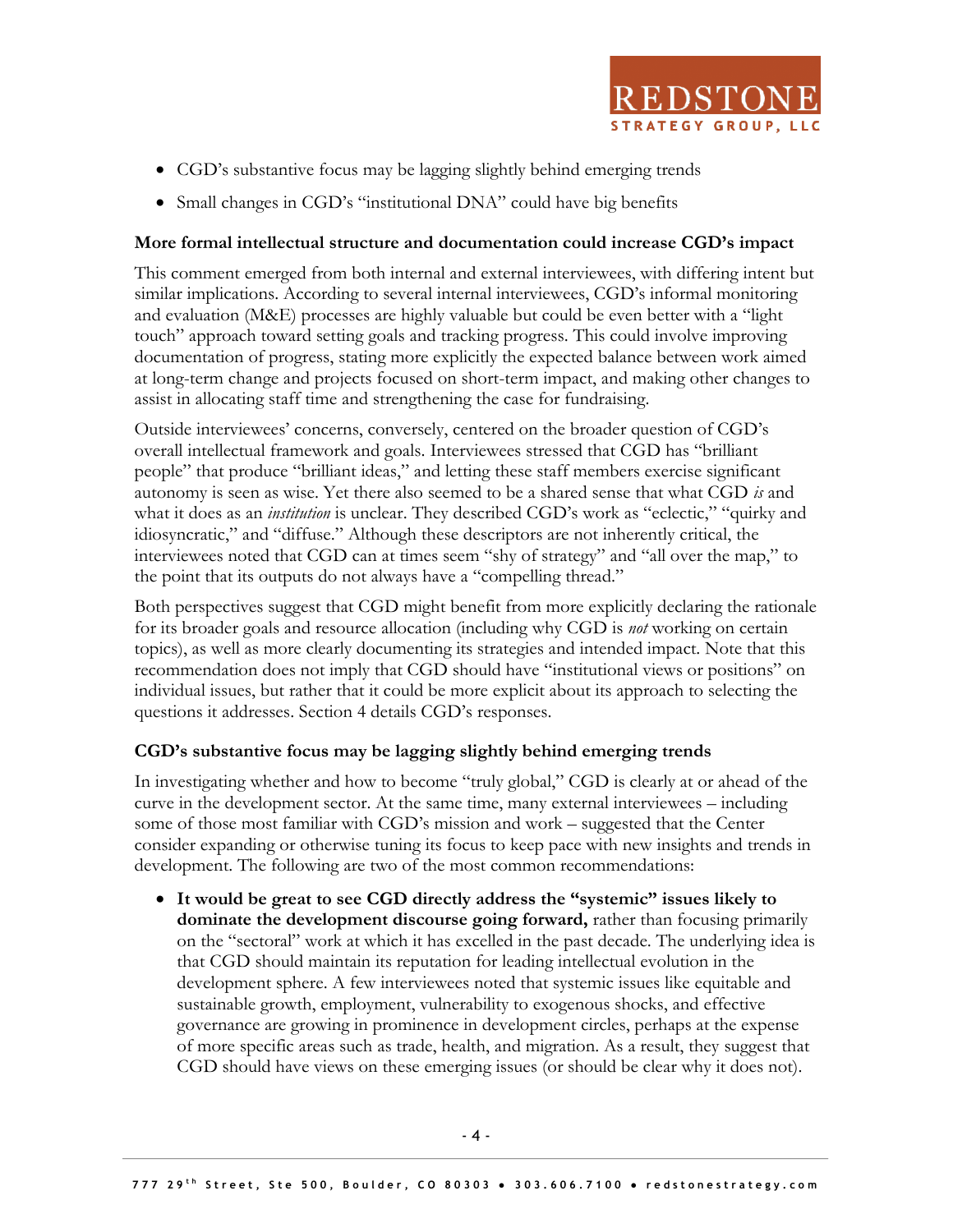

 **Aid is crucial to the CGD brand, but is becoming less relevant in development.** Many external interviewees feel that aid is a small and diminishing aspect of the development conversation, especially in the US and in relation to growing areas of interest (e.g., the role of the private sector). Some interviewees thus felt that CGD's emphasis on aid (at least in their perception) might lead to the Center being seen as a group of "generals fighting the last war."

However, interviewees also recognized that (1) aid still plays an important role in development, and (2) CGD is the premier organization working on the topic. Perhaps, then, their thoughts should be read more as a call for explicitly placing aid in a broader context, rather than as a suggestion that CGD should scrap or even significantly reallocate its efforts. For example, when asked which topics CGD should address in becoming global, many specifically mentioned aid.

As Section 4 explains, CGD has a clear – and now explicit – rationale for how it chooses work areas. In brief, CGD works on the issues that influential institutions most directly affect. Aid falls clearly within that boundary, while many "systemic" issues do not.

#### **Small changes in CGD's "institutional DNA" could have big benefits**

To expand CGD's impact both inside and outside the US, it may be useful to further diversify staff from the standpoint of institutional background and view recruitment decisions in part as an opportunity to strengthen ties with developing and emerging economies. Specific suggestions from internal and external interviewees include:

- **Diversify staff background beyond the US Government and international financial institutions.** While acknowledging that these entities form natural recruiting pools for CGD, internal interviewees in particular were enthusiastic about the possibility of bringing in experts from other organizations and taking advantage of their diverse perspectives. This does not suggest penalizing potential hires for their excellent work in highly relevant organizations. Rather, the intent is to emphasize the importance of also bringing in more voices with on-the-ground, insider knowledge of other countries, especially if CGD aims to become more global.
- **Create more concrete connections with developing and emerging countries.**  Specific suggestions included having more fellows from – and in – some of these countries. As Section 3 discusses, CGD is taking concrete steps to expand these connections, such as recruiting more non-resident and visiting fellows.

Overall, as Figure 2 shows, CGD is perceived to be strong on the qualities that interviewees judged to be most important. Moreover, these survey responses generally correlate well with interviewees' qualitative comments. For example, interviewees lauded CGD's ability to maintain a truly non-partisan reputation in a city where such talk is often cheap.

The relatively lower rating for CGD on its ability to directly influence multilateral/bilateral development policy may be related to most interviewees' recommendation that CGD increase its global activity. Likewise, the relative overachievement on "nimble, non-bureaucratic structure" suggests that while interviewees believe it to be a very important quality (hence an importance rating of 8.0 out of 10), there may be room to add some low-intensity structure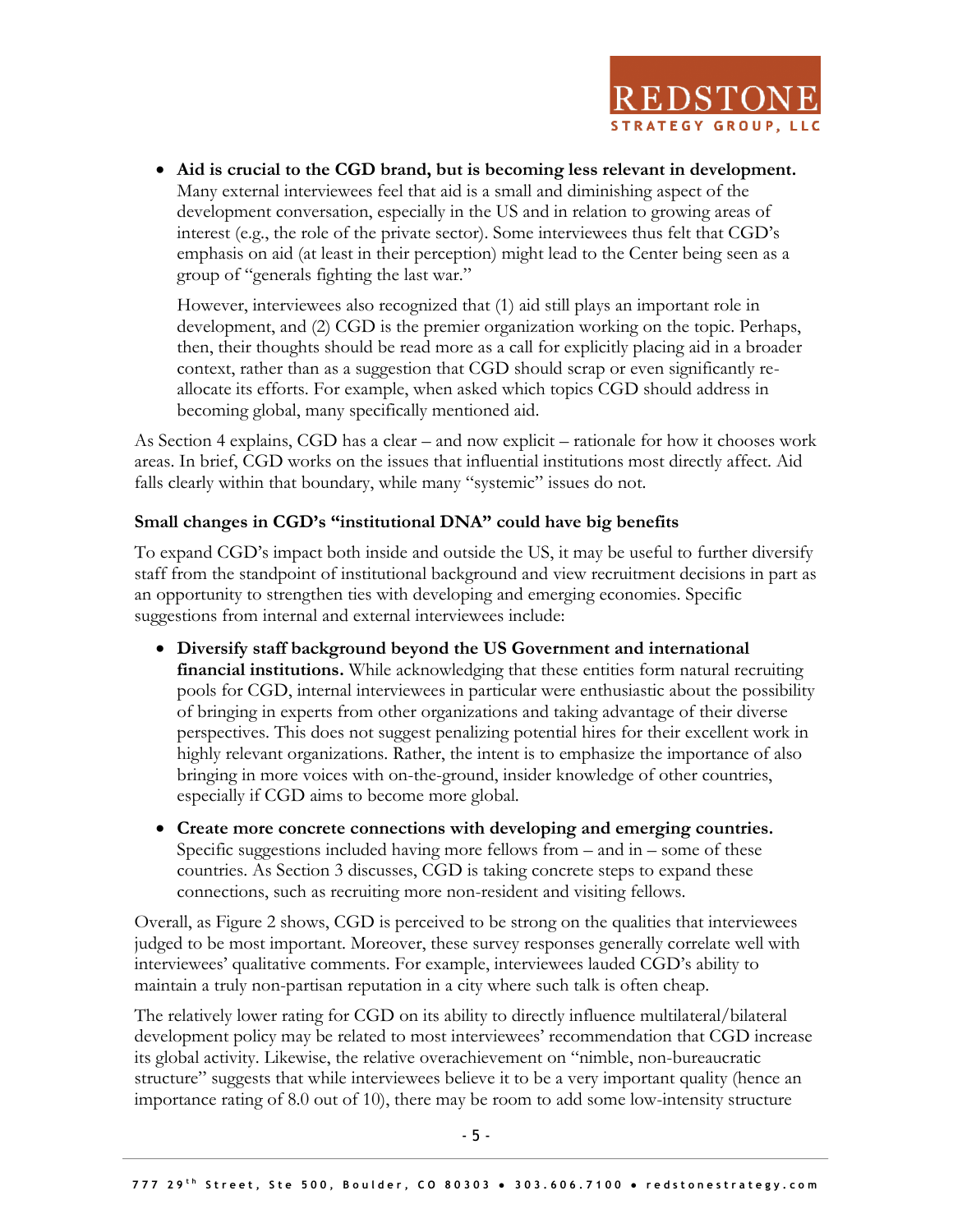

without over-burdening staff. Finally, though it is not visible in the chart, external interviewees not surprisingly rated collaboration as substantially more important than did internal interviewees (7.7 vs. 4.9).



# **3. CGD's plans for concrete steps to become more global make sense**

Since its founding, CGD has aimed to influence "rich and powerful" countries and institutions. In practice, much of its work has focused on the US Government and major international financial institutions based in Washington, DC.

However, the group of key actors in global development is expanding, as evidenced by the emerging international influence of the BRIC countries (Brazil, Russia, India and China), the G-20, and others. At the same time, US influence over global events, while still hugely important, appears to be diminishing. In light of these geopolitical changes, both internal and external interviewees felt it would be appropriate for CGD to reconsider its goal and scope.

Consequently, CGD has updated its mission statement to say that it aims to improve "the policies and practices of the rich and the powerful – in rich nations, as well as in the emerging powers, international institutions, and global corporations." As part of this effort, the Center is broadening the scope of its activities to more directly address a larger circle of influential actors, including countries with lower per capita incomes but high GDP, and others who exercise various forms of global influence.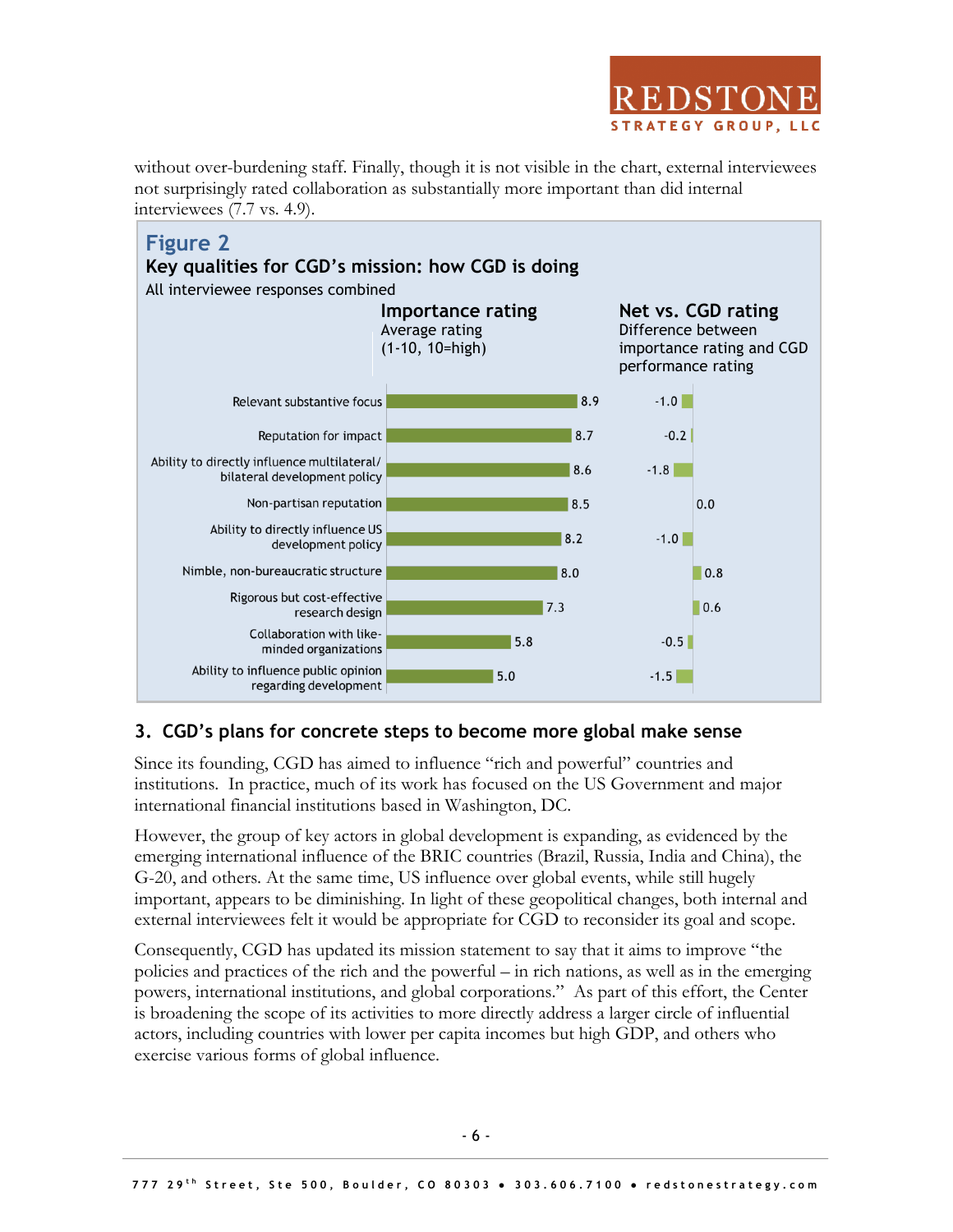

Several external interviewees wondered whether even this broadened definition of CGD's target is sufficient to allow the Center to address the "development conversation" writ large. Indeed, as Figure 3 shows, most internal and external interviews took opposing views of the highest and lowest priorities for geographic expansion.

In response, CGD notes that many other players already work on other relevant issues – for example, helping developing countries to design and implement effective anti-poverty strategies within their borders. CGD's mission of "influencing the influential" plays to its strengths and thus can be expected to deliver the highest return, given the Center's location and the interests and experience of its staff.



To become more global, CGD will:

- 1. **Create a physical presence in Europe.** This is a logical next step since Europe is arguably the biggest player now among the influential actors in development, and CGD's expertise working with wealthy countries and institutions is most directly applicable to Europe.
- 2. **Opportunistically expand connections with nations emerging as influential** through increased scholar-to-scholar collaboration and the use of non-US visiting fellows in DC. Use of scholarly collaboration is a proven expansion path for CGD; it is the model it has used to enter several new topical areas.
- 3. **Continue with issue-based collaborations in developing countries.** CGD's work with leaders in developing countries has had immediate local benefits and has also helped CGD understand deeply how influential powers interact with and affect the developing world. These collaborations will continue and expand as opportunities arise, perhaps with more formal partnership than has been typical.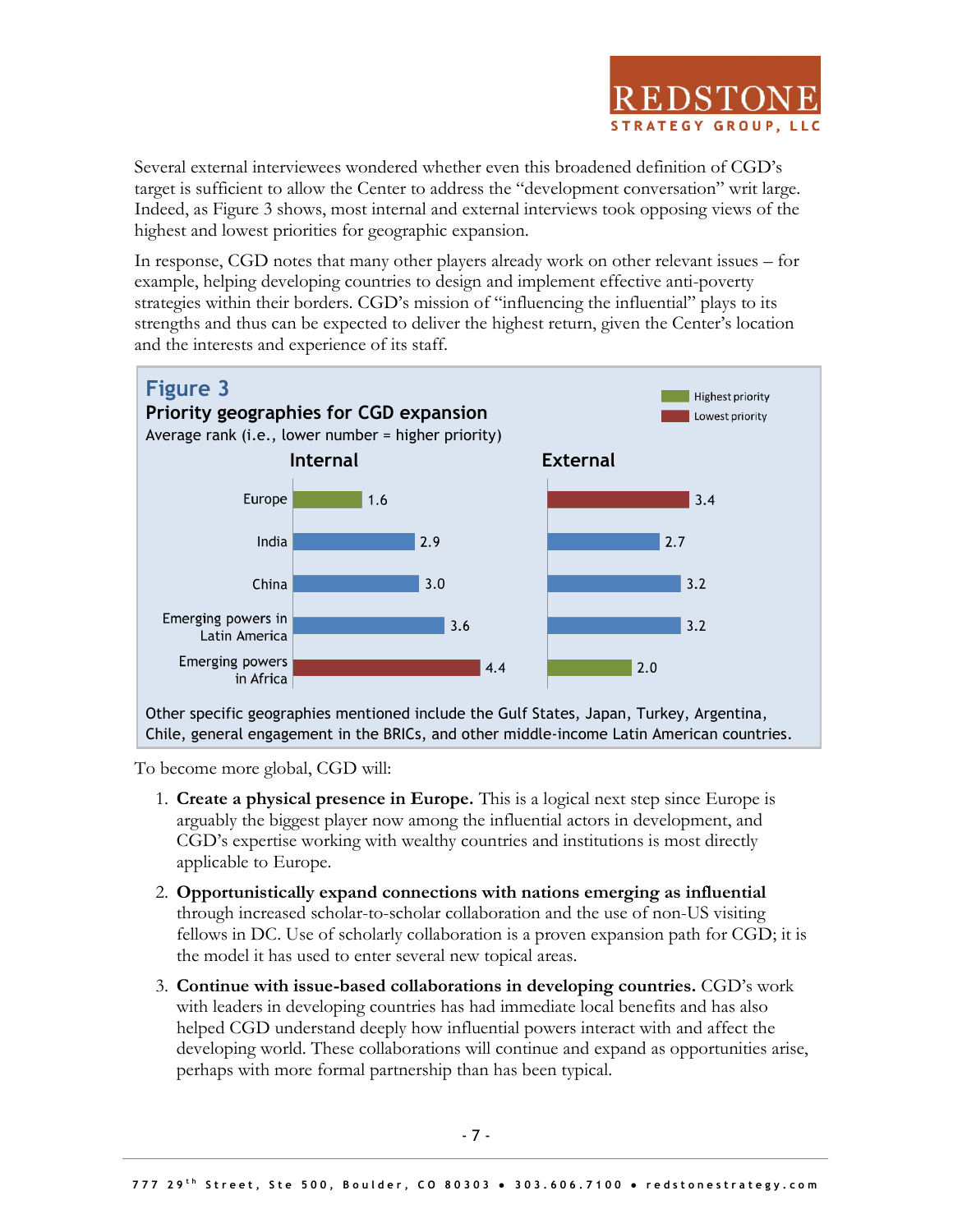

4. **For now, CGD management is not seriously considering additional physical locations.** When or if this changes in the future, India could be attractive given its status as an emerging power grappling with relevant domestic and international issues, its significant local talent, and the environment conducive to an independent institution. Indeed, despite the disagreement highlighted in Figure 3, both sets of interviewees saw India as the second most important geography in which to engage. The addition of an explicit India program or physical expansion into India (or any other emerging power) is most likely to occur if a local scholar with close ties to CGD proposes the idea, rather than as the result of a grand plan. Other potential locations, given their increasing global influence, are Brazil and China.

Note that this proposed approach also is consistent with recommendations by leaders involved in the global expansion of the Carnegie Endowment and the Brookings Institution. Carnegie generally has created full offices, although it also has pursued lower-intensity engagements that better match CGD's capacity for expansion. Both organizations opened offices in China but have found it a difficult environment. Both are now seriously considering establishing offices in India. For more on the specifics of those organizations' experiences and details of CGD's implementation of the above ideas, please refer to the short paper entitled *Options for becoming more global* (See Appendix B in the accompanying appendices for a list of documents produced during this project).

# **4. CGD will be clearer in conveying to its supporters how it decides on its work programs, and will experiment with new tools to anticipate and track influence and impact**

As a result of internal goals to better connect CGD's work to real-world impact and the above comments from interviewees, CGD is experimenting with a variety of tools to improve the ways it makes decisions and tracks impact. Most prominently, CGD will:

- Be more explicit about the logic of its mission and its work programs, and strive to set out in advance anticipated connections between specific work and intended influence and impact (see Appendix C)
- Experiment with and selectively use expected return estimates to assess prospective research, new initiatives, and quick hits to better identify its added value
- Increase the use of metrics and targets to better monitor ongoing efforts

## **CGD will be more explicit about the logic of its mission and its work programs, and strive to set out in advance the anticipated connections between specific work and intended influence and impact.**

As noted above, many external interviewees commented that the logic behind CGD's choice of topics is sometimes unclear. With that in mind, CGD will be more explicit about why it pursues specific topics and the outcomes associated with each. Broadly speaking, CGD chooses its topics through the following steps:

1. Begin with the goal of improving the policies and practices of the influential to promote shared global prosperity

- 8 -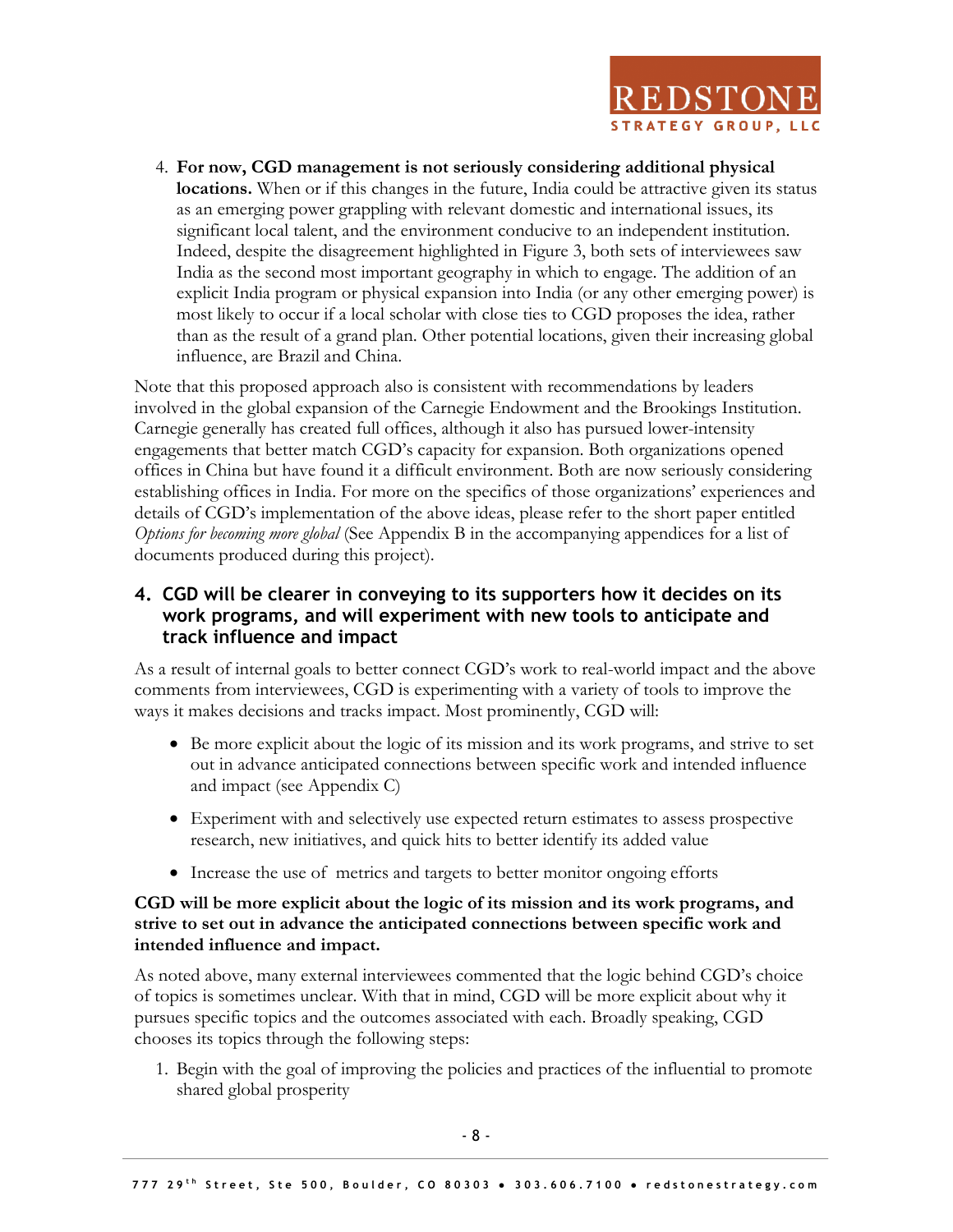

- 2. Identify the set of development issue areas in which the influential play a crucial role
- 3. Hire smart, passionate, and rigorous policy entrepreneurs who can identify and are interested in high-return opportunities within that framework
- 4. Build on the entrepreneurs' ideas with "crowd sourcing" from other staff
- 5. Use internal processes (e.g., internal presentations and discussion, peer review, and expected return estimates as described later in this paper) to assess CGD staff's instincts before taking on a new research project or policy initiative.

More specifically, the Center pursues research projects and policy initiatives relevant to influential actors' policies and practices. As displayed in Appendix C, these broad areas include the seven categories monitored in CGD's "Commitment to Development Index" (CDI) plus global health. The categories in the CDI are a natural fit, chosen because they represent areas where influential actors most affect development.

For an example of how CGD might decide whether to engage in a new substantive area, consider education. CGD's work in education has been limited, focusing mostly on crosscountry studies (e.g., of girls' educational opportunities) because questions of access and quality are generally viewed in the development community as domestic issues. However, if a high-return opportunity develops to improve education for poor people by changing the policies of influential countries (e.g., via a Millennium Learning Goal or a new aid mechanism, such as cash-on-delivery aid), it may become an attractive issue for CGD's scholars to explore.

Within each broad area, CGD's work falls into two categories:

- **Long-term research:** High-quality research is the essential foundation of the Center's policy impact and can have far-reaching influence on the broader development community, by shaping the international policy debate. Research earns CGD crucial external credibility that helps to ensure a ready audience for its policy recommendations and provides the intellectual foundations for policy-focused initiatives and quick-hits.
- **Initiatives / quick hits:** Initiatives are time-bound projects aimed at a specific policy change, usually lasting 1-3 years. These projects typically have explicit targets (e.g., clinical trial and regulatory pathways for treatments for neglected diseases are strengthened and streamlined, so that at least one additional new medication is approved in the next two years). Quick hits are short-term projects (i.e., less than one year) in which CGD staff take advantage of a specific policy window to push through a policy change. Examples include recent work to help Sudan and South Sudan divide their debt, and a 2008 mini-campaign to pop a speculative rice price bubble that had driven the cost of the staple beyond the reach of poor people in Africa and Asia.

In general, CGD devotes roughly 40 percent of its budget to longer term research and 60 percent to initiatives and quick hits. This tilt toward work that is actionable in the nearer term reflects CGD's commitment to being a "think-and-do tank." These two categories of work imply different sets of intermediate outcomes, and thus a different suite of metrics, as described below.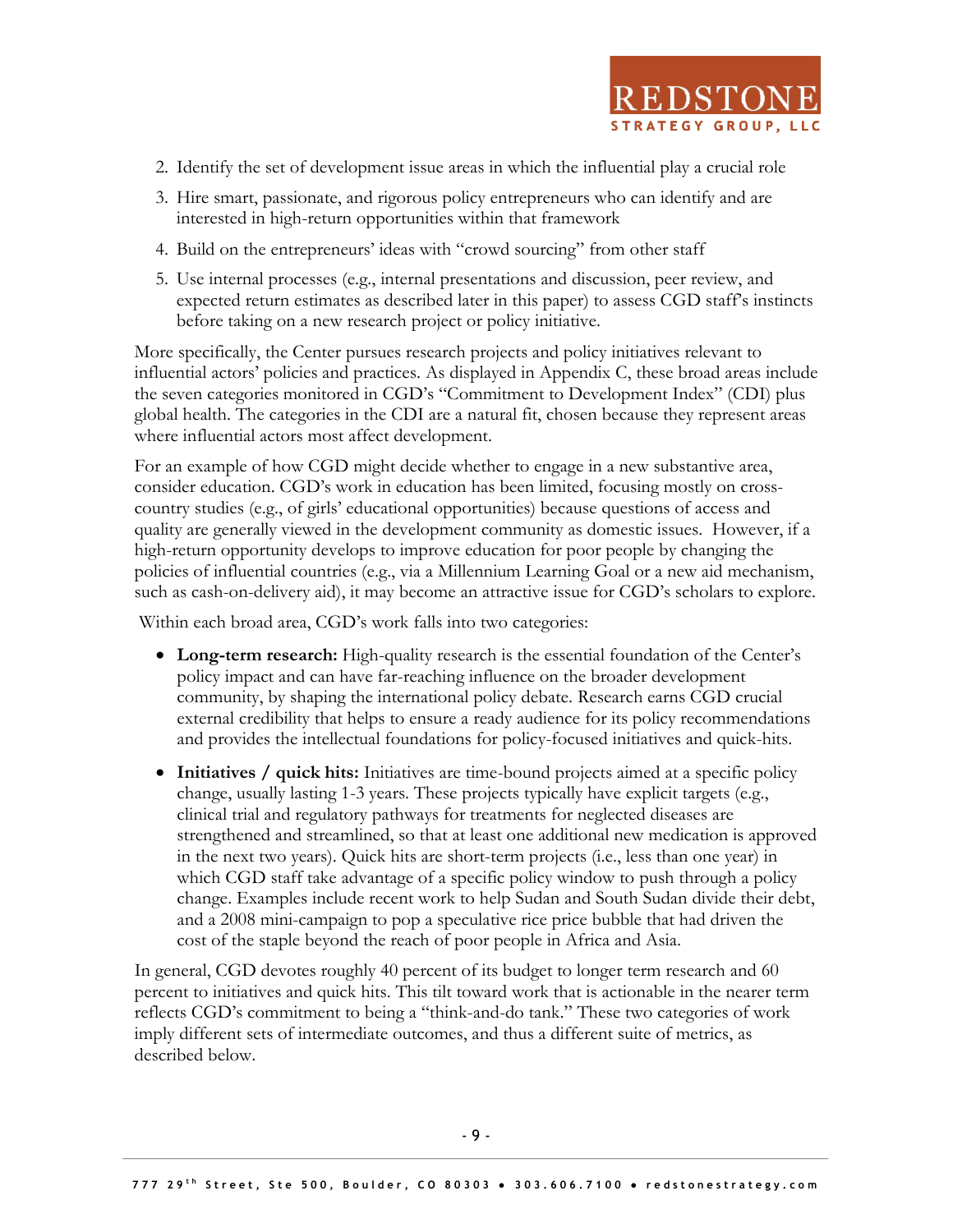

## **CGD will experiment with and selectively use expected return estimates to assess prospective research, new initiatives, and quick hits to better identify its added value**

CGD plans to experiment with selectively using expected return (ER) estimates as an input to decision-making. To begin this process, in 2012 CGD will prepare ER estimates for 6-10 projects spread across major research areas, new or ongoing initiatives, and quick hits. Based on those experiences, CGD will develop internal guidelines on if and how ER can systematically be used.

ER estimates compare investments based on potential impact, CGD's contribution to that impact, likelihood of success, and expected cost (ER = benefit *x* likelihood of success *x* contribution / cost). The result is the expected benefit per dollar spent for a particular activity. ER estimates are not intended to replace fellows' expertise or eliminate difficult decisions, nor will they be allowed to undermine CGD's exploratory culture. Rather, the estimates are intended to stimulate and make explicit the thinking that leads to identifying of the most costeffective paths toward maximizing CGD's impact, setting appropriate metrics and targets, and monitoring and evaluating the Center's work.

Application of ER will build upon CGD's existing system for tracking influence and impact. For monitoring influence, the communications team currently tracks a set of demand-driven indicators to monitor growth in the audience for the Center's work. These metrics, which are reported to the Board, include media mentions, attendance at CGD events, and a set of Webtraffic metrics (subscriptions to email newsletters, open and click rates, unique visits to the CGD Web site, and page views). For impact, CGD documents specific success stories, often

supported by third-party testimonials, as captured in the Center's annual reports and short films prepared for the Center's fifth and tenth anniversaries.

In experimenting with ER, CGD will use the definitions and methodology described in Appendix D. These will be embodied in tools that CGD is creating to make ER estimates as useful and easy-to-use as possible. For example, the Center has designed a worksheet to help fellows estimate ER and to encourage reflection on whether there are ways to improve a proposed initiative and its accompanying work plan. The worksheet describes each ER component, and provides space for higher-level thinking (e.g., by asking, "Is the project set up to maximize institutional collaboration and partnerships?"). There also is an accompanying script to walk fellows through the worksheet until they are comfortable with ER. Figure 4 displays a